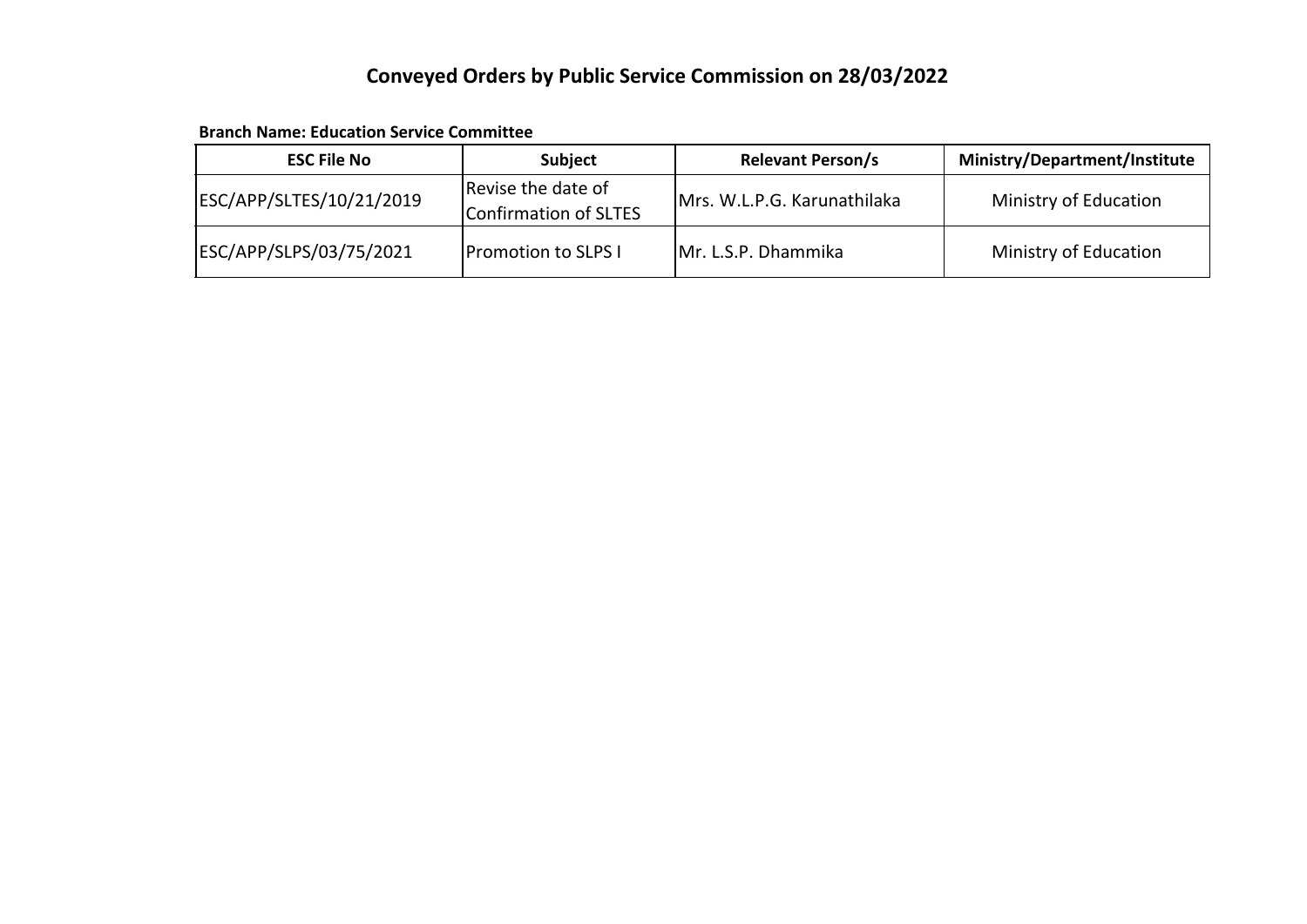## Conveyed Orders by Public Service Commission on 2022/03/29

#### Branch Name: PROMOTIONS

| <b>PSC File No</b>   | <b>Subject</b>                                                                                                                                                  | <b>Relevant Person/s</b>                 | Ministry/Department/Institute                                                           |
|----------------------|-----------------------------------------------------------------------------------------------------------------------------------------------------------------|------------------------------------------|-----------------------------------------------------------------------------------------|
| PSC/APP/07/1696/2021 | <b>Sri Lanka Accountants' Service</b><br>Special Grade Promotion                                                                                                | For retired eligible officers            | Ministry of Public Services, Provincial<br>Councils and Local Government                |
| PSC/APP/07/1733/2021 | ISri Lanka Accountants' Service -<br>Appointment to Grade I Posts                                                                                               | Mrs. M.K.P. Rukmani<br>Mrs. T. Thayalini | Ministry of Public Services, Provincial<br><b>Councils and Local Government</b>         |
| PSC/APP/07/1735/2021 | Sri Lanka Technical Education<br>Service - Appeal on Appointment to Mr. R.M. Rathnapala<br>the Grade I post of Director/<br>Additional Director and Principal - |                                          | State Ministry of Skills Development,<br>Vocational Education, Research &<br>Innovation |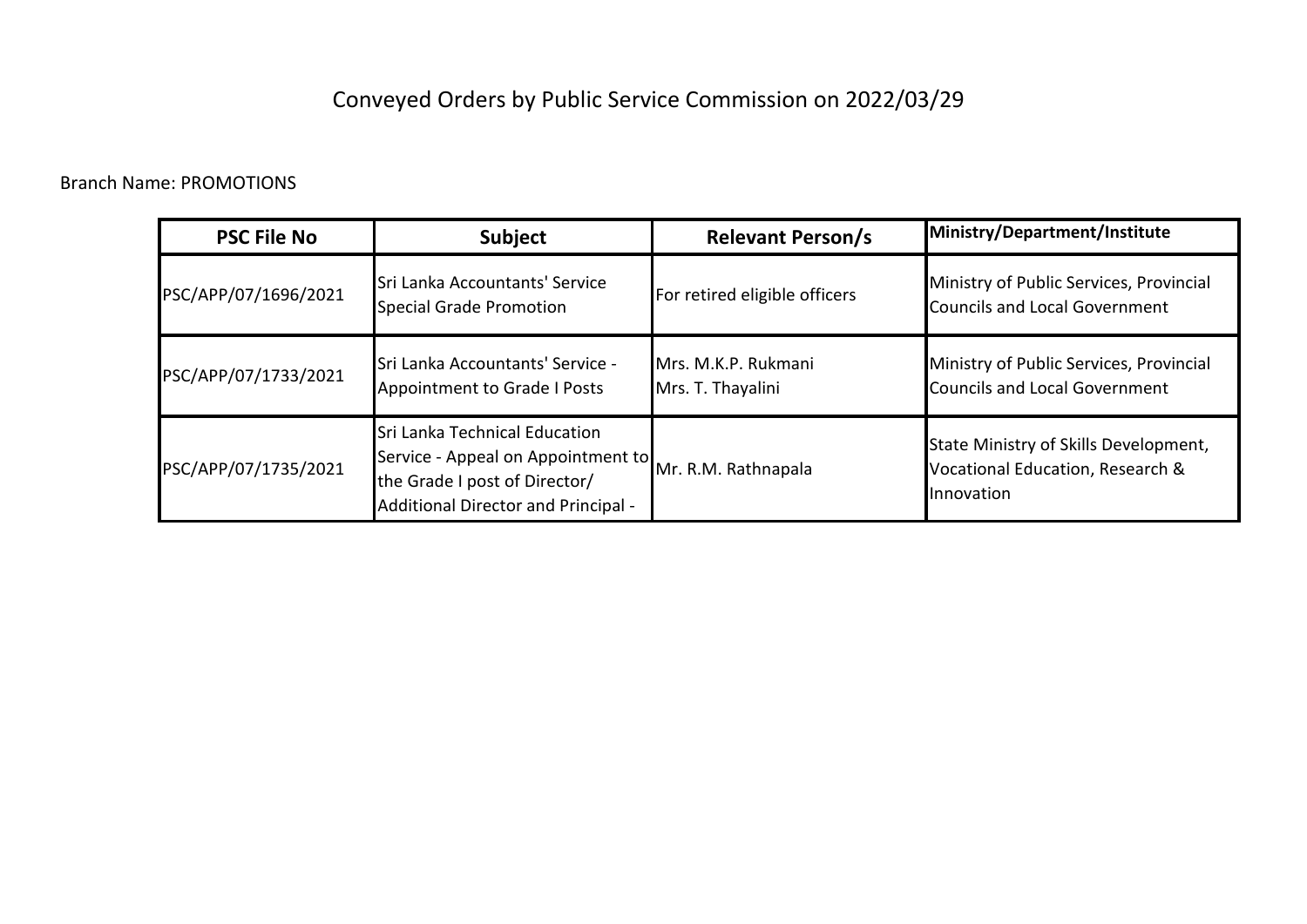# **Conveyed Orders by Public Service Commission on 29/03/2022**

#### Branch Name: Appeals Branch

| <b>PSC File No</b>   | <b>Subject</b>         | <b>Relevant Person/s</b>    | <b>Ministry/Department/Institute</b>  |
|----------------------|------------------------|-----------------------------|---------------------------------------|
| PSC/APL/15/14/2021   | Disciplinary           | Name Withheld               | Ministry of Publice Security          |
| PSC/APL/17/249/2021  | <b>VOP</b>             | Mr. A.D.M.P.L. Dissanayake  | Ministry of Publice Security          |
| PSC/APL/21/330/2021  | <b>Annual Transfer</b> | Mr. S.J.M.R.E.Abayawikcrama | Ministry of Foreign                   |
| PSC/APL/21/330/2021  | <b>Annual Transfer</b> | Mr. M.C.Perera              | Ministry of Foreign                   |
| PSC/APL/14/23/2021   | Disciplinary           | Name Withheld               | Ministry of Publice Security          |
| PSC/APL/7/217/2021   | <b>VOP</b>             | Mr.R.T.J.Rajapaksha         | Ministry of Publice Security          |
| PSC/APL/10/106/2018  | <b>VOP</b>             | Mr. G.W. Premalal           | <b>State Ministry of Home Affairs</b> |
| PSC/APL/20/178/2021  | Disciplinary           | Name Withheld               | Ministry of Publice Security          |
| PSC/APL/3/53/2021    | Disciplinary           | Name Withheld               | Ministry of Agriculture               |
| PSC/APL/19/238/2021  | Disciplinary           | Name Withheld               | Ministry of Publice Security          |
| PSC/APL/19/40/2021   | Disciplinary           | Name Withheld               | Ministry of Publice Security          |
| PSC/APL/15/13/2021-I | Disciplinary           | Name Withheld               | Ministry of Publice Security          |
| PSC/APL/8/12/2019    | Other                  | Mr. P.A.Aruna Upendra       | Ministry of Education                 |
| PSC/APL/22/03/2022   | Disciplinary           | Name Withheld               | Ministry of Publice Security          |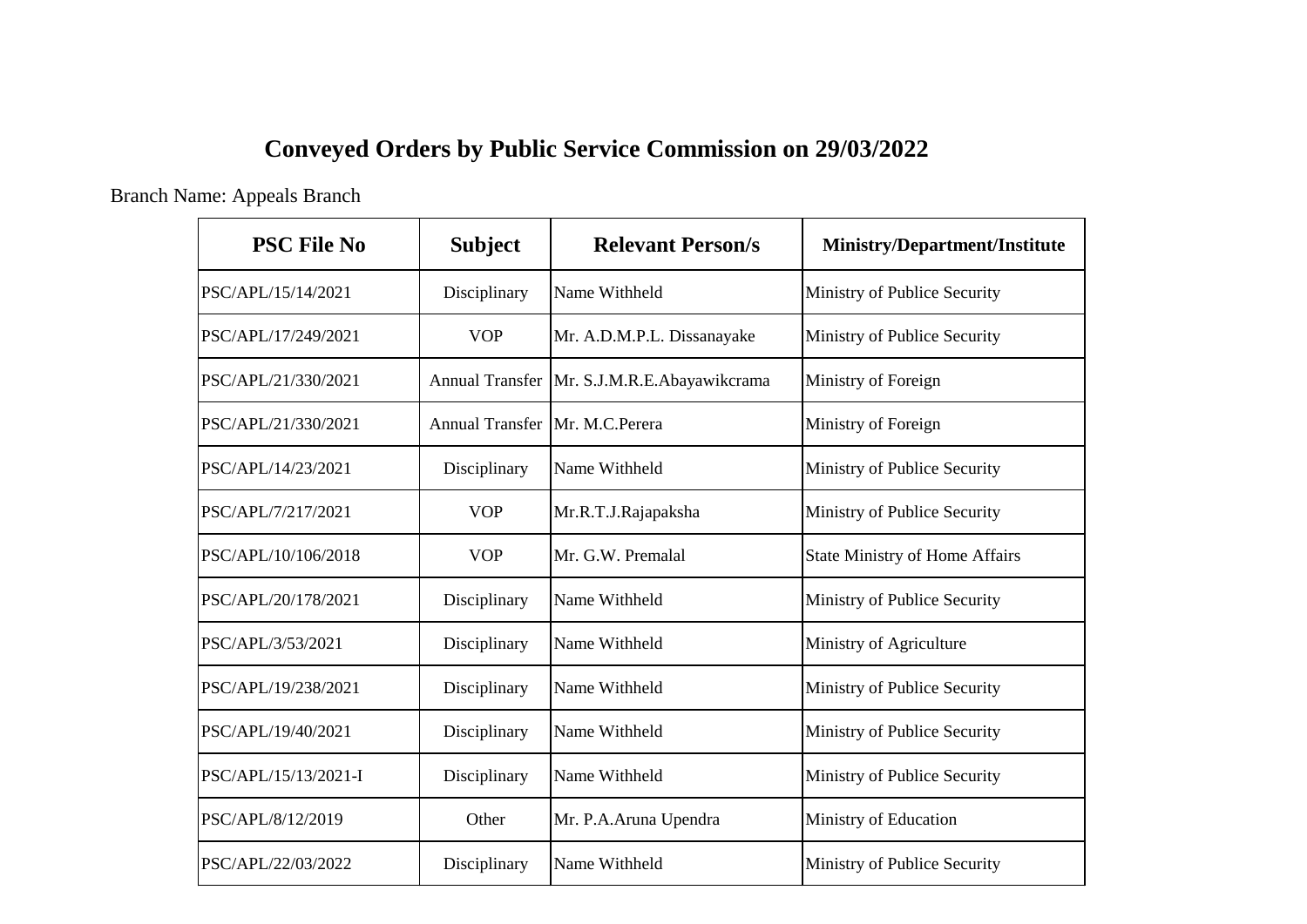# Conveyed Orders by Public Service Commission on 2022.03.29

### Branch Name: Appointment

| <b>PSC File No</b>    | <b>Subject</b>                                                            | <b>Relevant Person/s</b>                                      | <b>Ministry/Department/Institute</b>                                   |
|-----------------------|---------------------------------------------------------------------------|---------------------------------------------------------------|------------------------------------------------------------------------|
| PSC/APP/15/4/9/2022   | <b>EB</b> Concession                                                      | Mr. A.G.B. Diunugala                                          | <b>State Ministry of Home Affairs</b>                                  |
| PSC/APP/4/88/2017     | <b>EB</b> Concession                                                      | Mrs. K.S.P. Perera                                            | <b>State Ministry of Home Affairs</b>                                  |
| PSC/APP/8/3/58/2017   | Appeal Appointment - Sri Lanka<br><b>Education Administration Service</b> | Mrs. Deepani Nilanthi de Silva                                | Education Service Committee of the Public<br><b>Service Commission</b> |
| PSC/APP/03/50/09/2021 | <b>EB</b> Concession                                                      | Mr. S.A.S.G. Satharasingha                                    | Ministry of Public Security                                            |
| PSC/APP/11/8/11/2022  | Appointment                                                               | Mr. S. Murugatheepan<br>Mr. S. Subinthan<br>Mr. L.F.N. Suthan | Ministry of Lands                                                      |
|                       |                                                                           | Mr. V.R.S. Vithana<br>Mr. B. Pradeebaraj<br>Mr. S. Suresh     |                                                                        |
| PSC/APP/03/50/31/2021 | Confirmation                                                              | Mr. D.M.N.C. Somasingha                                       | Ministry of Public Security                                            |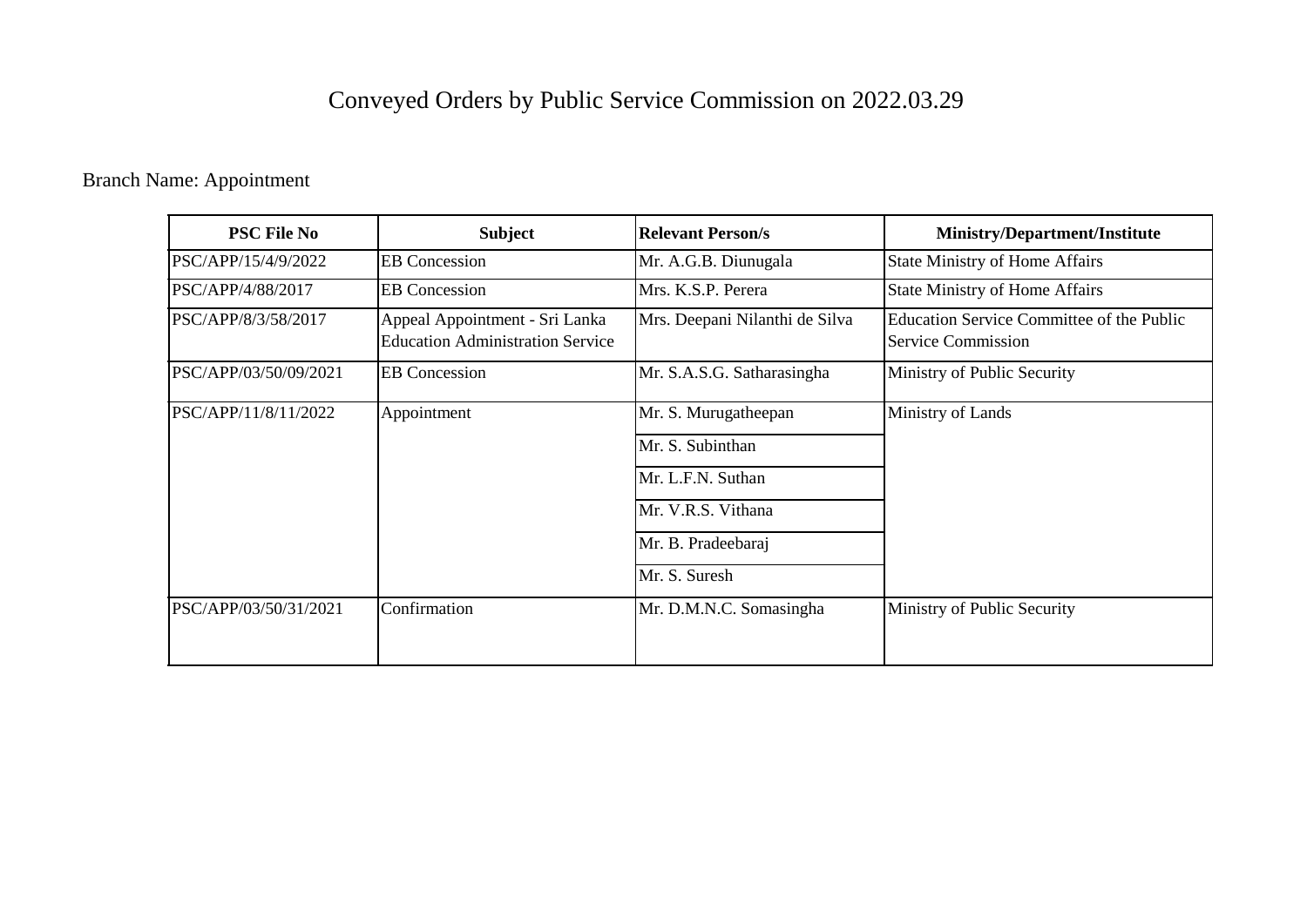# Conveyed Orders by Public Service Commission on 2022/03/30

#### Branch Name: PROMOTIONS

| <b>PSC File No</b>   | <b>Subject</b>                                                                           | <b>Relevant Person/s</b>  | Ministry/Department/Institute                                                   |
|----------------------|------------------------------------------------------------------------------------------|---------------------------|---------------------------------------------------------------------------------|
| PSC/APP/07/1590/2021 | Covering Approval for the transfer<br>of DIG officers                                    | Mr. W. Thilakarathna      | Ministry of Public Security                                                     |
| PSC/APP/07/1605/2021 | Promotion to the rank of Senior<br><b>DIG</b>                                            | Mr. J.A.D.M.P.N. Jayakody | Ministry of Public Security                                                     |
| PSC/APP/07/1721/2021 | Promotion to the rank of<br>Superintendent of Police (STF)                               | Mr. M.L.R. Chandrasiri    | Ministry of Public Security                                                     |
| PSC/APP/07/1551/2020 | Sri Lanka Administrative Service<br>Grade - Appointment to Special<br><b>Grade Posts</b> | Mrs. J.M.T. Jayasundara   | Ministry of Public Services, Provincial<br><b>Councils and Local Government</b> |
| PSC/APP/07/1716/2021 | Sri Lanka Accountants' Service -<br>Appointment to Grade I Post                          | Mr. P.K.D.M. Gunasena     | Ministry of Public Services, Provincial<br><b>Councils and Local Government</b> |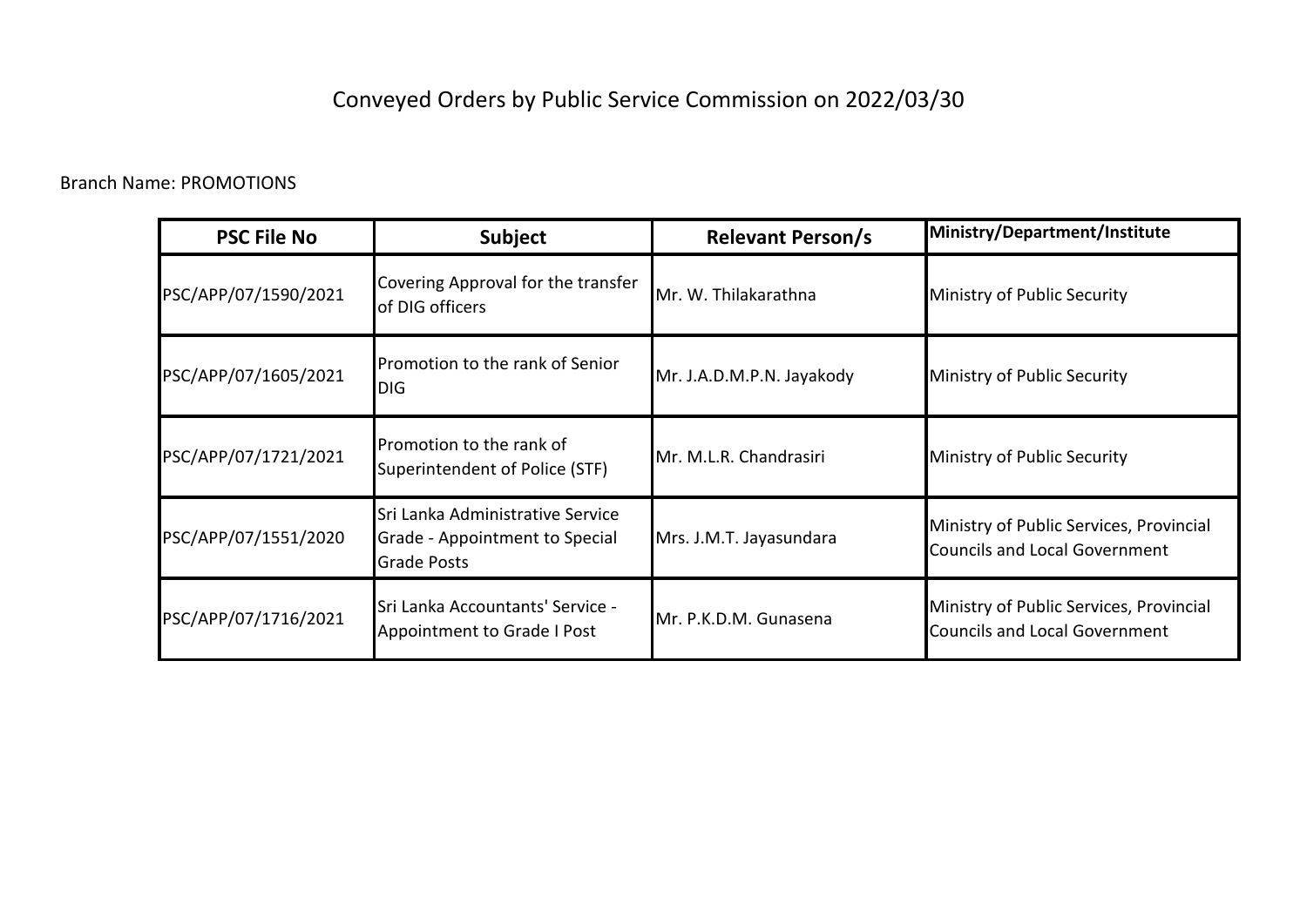# Conveyed Orders by Public Service Commission on 2022.03.30

### Branch Name: Appointment

| <b>PSC File No</b>    | <b>Subject</b>            | <b>Relevant Person/s</b>   | <b>Ministry/Department/Institute</b>                                                   |
|-----------------------|---------------------------|----------------------------|----------------------------------------------------------------------------------------|
| PSC/APP/10/5/4/2021   | <b>Acting Appointment</b> | Mr. U.A.C.N. Rajapaksha    | Ministry of Public Services, Provincial<br>Councils and Local Government               |
| PSC/APP/01/06/2021    | Re - Employment           | Mr. P. Thanigasalum        |                                                                                        |
|                       |                           | Mr. P.A.A. Weerawansha     | <b>State Ministry of Agriculture</b>                                                   |
|                       |                           | Mr. G. Wickramasinghe      |                                                                                        |
| PSC/APP/03/04/34/2021 | Confirmation              | Mr. M.I.S.Sajath Ahamad    |                                                                                        |
|                       |                           | Mrs. E.K.Galabada          | Ministry of Public Services, Provincial                                                |
|                       |                           | Mr. R.M.D.Rathnayaka       | <b>Councils and Local Government</b>                                                   |
|                       |                           | Mrs. W.A.M.P.C.Jayasena    |                                                                                        |
| PSC/APP/03/12/05/2021 | Confirmation              | Mrs. M.N.R.Somasiri        |                                                                                        |
|                       |                           | Mr. U.Katheeswaran         |                                                                                        |
|                       |                           | Mrs. W.A.N.L.Senevirathna  |                                                                                        |
|                       |                           | Mrs. H.K.T.L.Hatharasingha | State Ministry of Livestock, Farm<br>Promotion and Diary and Egg Related<br>Industries |
|                       |                           | Mrs. D.G.S.S.Bulumulla     |                                                                                        |
|                       |                           | Mr. A.R.Bizrul Haffi       |                                                                                        |
|                       |                           | Mrs. H.H.S.Sandamali       |                                                                                        |
|                       |                           | Mrs. M.G.A.M. Madurangi    |                                                                                        |
| PSC/APP/5/3/23/2021   | <b>Acting Appointment</b> | Mr. L.R.H. Perera          | Ministry of Public Services, Provincial<br><b>Councils and Local Government</b>        |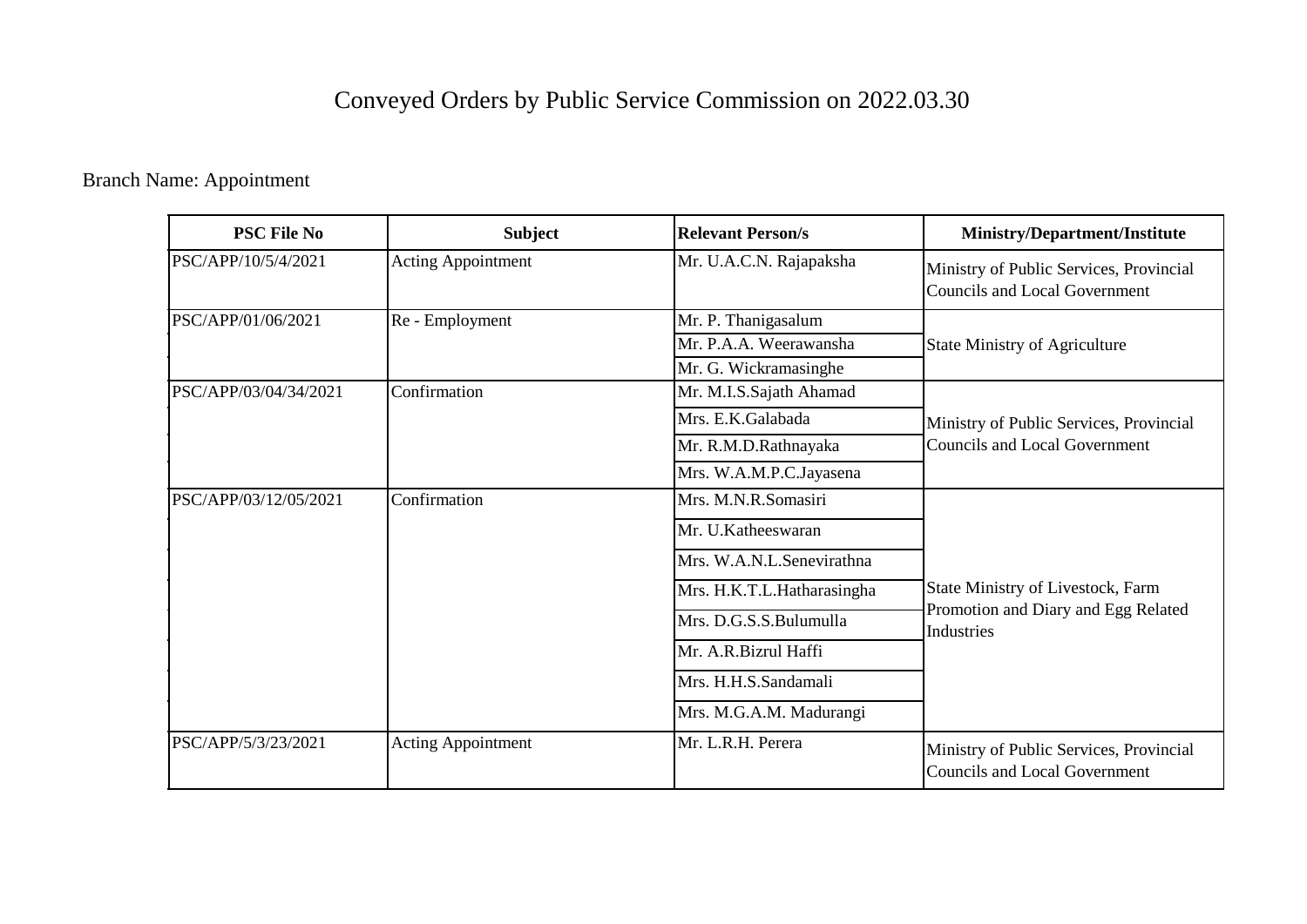# Conveyed Orders by Public Service Commission on 2022.03.31

### Branch Name: Appointment

| <b>PSC File No</b>     | <b>Subject</b>  | <b>Relevant Person/s</b>   | Ministry/Department/Institute                                                   |
|------------------------|-----------------|----------------------------|---------------------------------------------------------------------------------|
| PSC/APP/01/04/2022     | Re - Employment | Mr. G. Premadasa           | Ministry of Public Services, Provincial<br><b>Councils and Local Government</b> |
| PSC/APP/01/03(II)/2021 | Re - Employment | Mr. R.A.K. Fonseka         | Ministry of Public Service, Provincial<br><b>Councils and Local Government</b>  |
| PSC/APP/01/03(II)/2021 | Re - Employment | Mr. M. Ganeshan            | Ministry of Public Service, Provincial<br><b>Councils and Local Government</b>  |
| PSC/APP/01/13/2020     | Re - Employment | Mr. M.A.L.W. Marasingha    | Ministry of Public Service, Provincial<br><b>Councils and Local Government</b>  |
| PSC/APP/01/10/2022     | Re - Employment | Mrs. G.H.R.S.E. Silva      | Ministry of Public Service, Provincial<br><b>Councils and Local Government</b>  |
| PSC/APP/01/10/2022     | Re - Employment | Mr. L.V. Somachandra       | Ministry of Public Service, Provincial<br><b>Councils and Local Government</b>  |
| PSC/APP/05/02/03/2022  | Releases        | Mr. G.A.J.C. Perera        | Ministry of Public Service, Provincial<br><b>Councils and Local Government</b>  |
| PSC/APP/01/01/2021     | Re - Employment | D. Wijenayake              | Ministry of Public Service, Provincial<br><b>Councils and Local Government</b>  |
| PSC/APP/01/16(V)/2021  | Re - Employment | Mrs. M.M.A.S.K. Abeysekara | Ministry of Agriculture                                                         |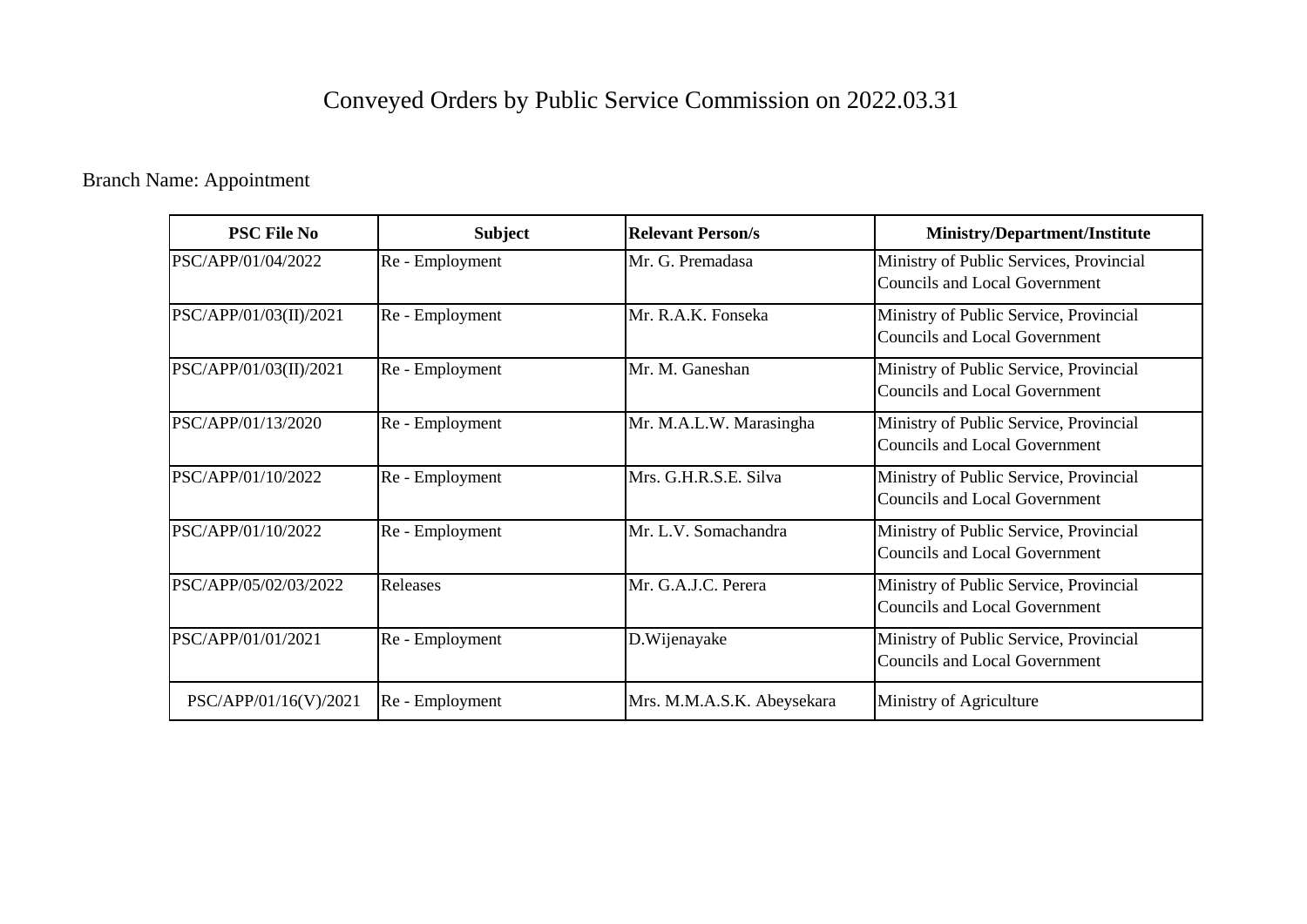| PSC/APP/8/3/14/2018      | Appointment                                                       | Promotion to the post of Assistant<br>State Attorney in the Department<br>of Attorney General | Ministry of Justice                                                             |
|--------------------------|-------------------------------------------------------------------|-----------------------------------------------------------------------------------------------|---------------------------------------------------------------------------------|
| PSC/APP/8/5/37/2019      | Reqruitment                                                       | Ms.U.J.S.Uthpala                                                                              | Ministry of Finance                                                             |
| PSC/AP/18/5/5/2022       | <b>Acting Appointment</b>                                         | Mrs. M.W.C.D. Palliyaguru                                                                     |                                                                                 |
|                          |                                                                   | Miss. L.M.P. Wijemanna                                                                        |                                                                                 |
|                          |                                                                   | Mrs. A.P. Wickramasingha                                                                      |                                                                                 |
|                          |                                                                   | Mr. H.P.V.D.S. Bandara                                                                        |                                                                                 |
|                          |                                                                   | Mr. G.G.I.A. Jayawickrama                                                                     | State Ministry of Livestock, Farm<br>Promotion and Diary and Egg Related        |
|                          |                                                                   | Mr. K.M.H.G.S. Priyantha                                                                      | <b>Industries</b>                                                               |
|                          |                                                                   | Miss. B.C. Wickramasooriya                                                                    |                                                                                 |
|                          |                                                                   | Mrs. W.M.P.B. Weerasingha                                                                     |                                                                                 |
|                          |                                                                   | Mrs. G.A. Gunawardhana                                                                        |                                                                                 |
| PSC/APP/01/24/2021       | Re - Employment                                                   | Mrs.K.M.M. Kumarihamy                                                                         |                                                                                 |
| PSC/APP/05/02/16/2017    | Release                                                           | Mr.O.M.R. Priyantha                                                                           | Ministry of Public Services, Provincial<br><b>Councils and Local Government</b> |
| PSC/APP/4/57/2021        | <b>EB</b> Concession                                              | Mr. K.D. Yasapala                                                                             | Ministry of Justice                                                             |
| PSC/APP/8/2/120/2016(IV) | Recruitment to the post of Srilanka<br>Engineering Service (open) | Mr. B.M.K.I. Basnayake                                                                        | Ministry of Public Services, Provincial<br><b>Councils and Local Government</b> |
| PSC/APP/4/26/2020        | <b>EB</b> Concession                                              | Mr.H.B.G. Dharmadasa                                                                          |                                                                                 |
| PSC/APP/12/4/18/2022     | <b>EB</b> Concession                                              | Mr.M.A.Sunil                                                                                  | Ministry of Agriculture                                                         |